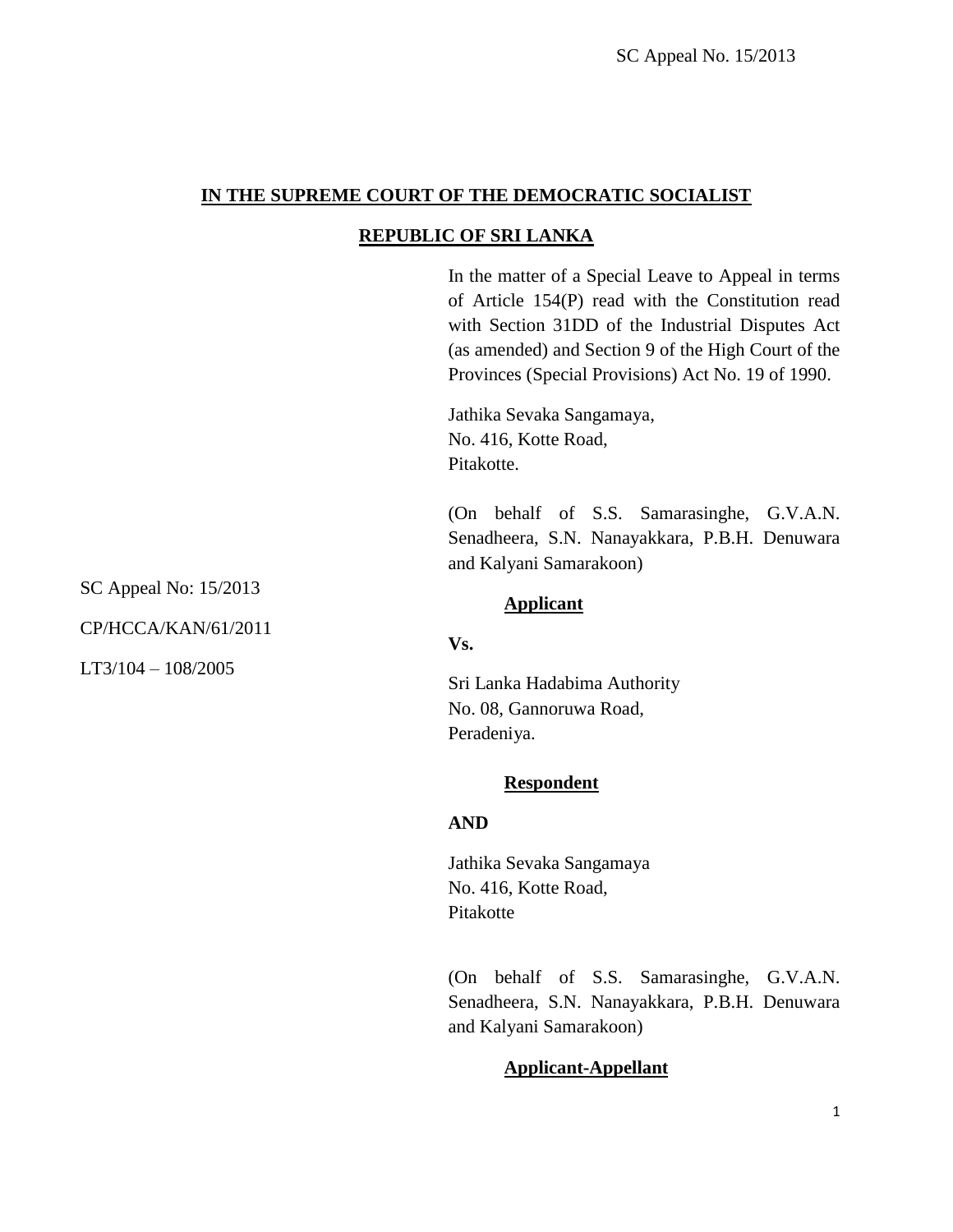#### **Vs.**

Sri Lanka Hadabima Authority No. 08, Gannoruwa Road, Peradeniya.

### **Respondent-Respondent**

## **AND NOW BETWEEN**

Jathika Sevaka Sangamaya No. 416, Kotte Road, Pitakotte

(On behalf of S.S. Samarasinghe, G.V.A.N. Senadheera, S.N. Nanayakkara, P.B.H. Denuwara and Kalyani Samarakoon)

#### **Applicant-Appellant-Appellant**

**Vs.**

Sri Lanka Hadabima Authority No. 08, Gannoruwa Road, Peradeniya.

#### **Respondent-Respondent-Respondent**

| <b>Before</b> | : S. E. Wanasundera, PC. J.                                                                                                                                      |
|---------------|------------------------------------------------------------------------------------------------------------------------------------------------------------------|
|               | Sisira J. de Abrew, J.                                                                                                                                           |
|               | Priyantha Jayawardena, PC. J                                                                                                                                     |
| Counsel       | : Uditha Igalahewa PC with Ranga Dayananda for the Applicant-<br>Appellant-Appellant<br>Sobhitha Rajakaruna D.S.G. for the Respondent-Respondent -<br>Respondent |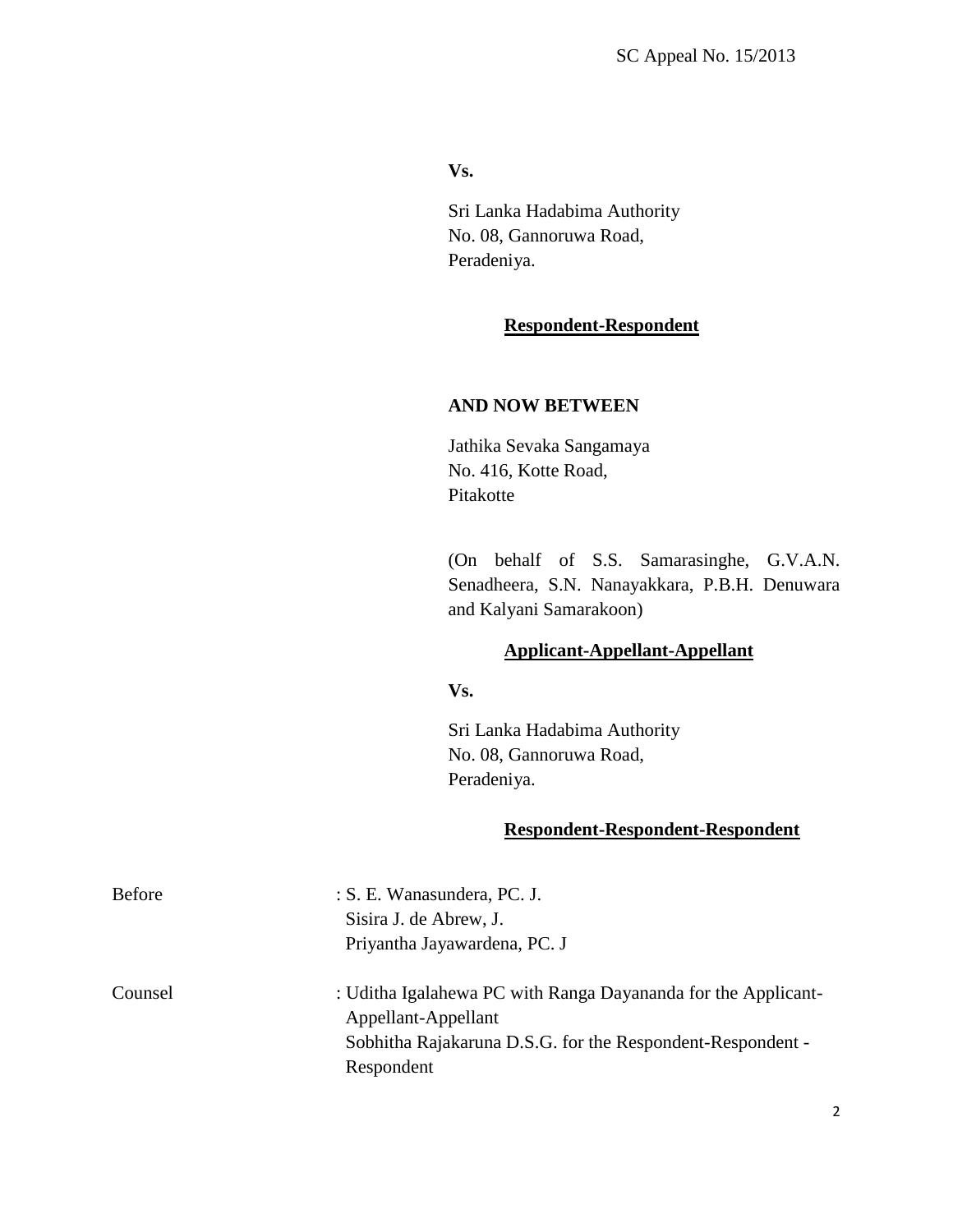Argued on  $: 26<sup>th</sup>$  February, 2015 Decided on  $: 16^{th}$  December, 2015

# **Priyantha Jayawardena, PC. J,**

This is an appeal filed by a Trade Union on behalf of some of its members to have the order of the learned High Court Judge of the High Court of the Central Province dated  $8<sup>th</sup>$  August, 2012 and the order of the learned President of the Labour Tribunal of Kandy dated  $22<sup>nd</sup>$  August, 2011 set aside. Further, it has prayed for the granting of the relief as prayed for in the applications made to the Labour Tribunal.

The Applicant-Appellant-Appellant (hereinafter sometimes referred to as the Appellant) made applications to the Labour Tribunal of Kandy alleging that the services of five members of Jathika Sevaka Sangamaya (hereinafter referred to as workmen) were wrongfully terminated with effect from  $1<sup>st</sup>$  June, 2005 by the Respondent-Respondent-Respondent (hereinafter sometimes referred to as the Respondent Authority) and prayed for relief as prayed for in the said applications.

The Respondent Authority filed its answers denying the termination of services of the said workmen and further stated that the aforesaid workmen"s contracts of services could not be extended as there were no provisions available for the same. Thereafter, the Appellant filed replications and stated inter-alia that the termination of services of the aforesaid workmen were not effectuated on justifiable grounds but merely effectuated with intention of politically victimizing the said workmen.

Subsequently, the Respondent Authority filed an amended answer stating that the services of the aforesaid workmen were terminated due to changes made to the regulations of the Respondent Authority in accordance with a decision of the Cabinet of Ministers dated  $2<sup>nd</sup>$  March, 2005 and the Circular No. 27/2001. Consequently, all the appointments made with effect from  $1<sup>st</sup>$  October, 2001 became invalid and hence such appointments were terminated with effect from  $1<sup>st</sup>$  June, 2005 and as such it did not amount to unlawful termination.

At the inquiry before the Labour Tribunal the Appellant commenced its case as the Respondent Authority denied the termination of the services. As the subject matter in all the cases was the same all the cases were consolidated and taken up for inquiry by the Labour Tribunal.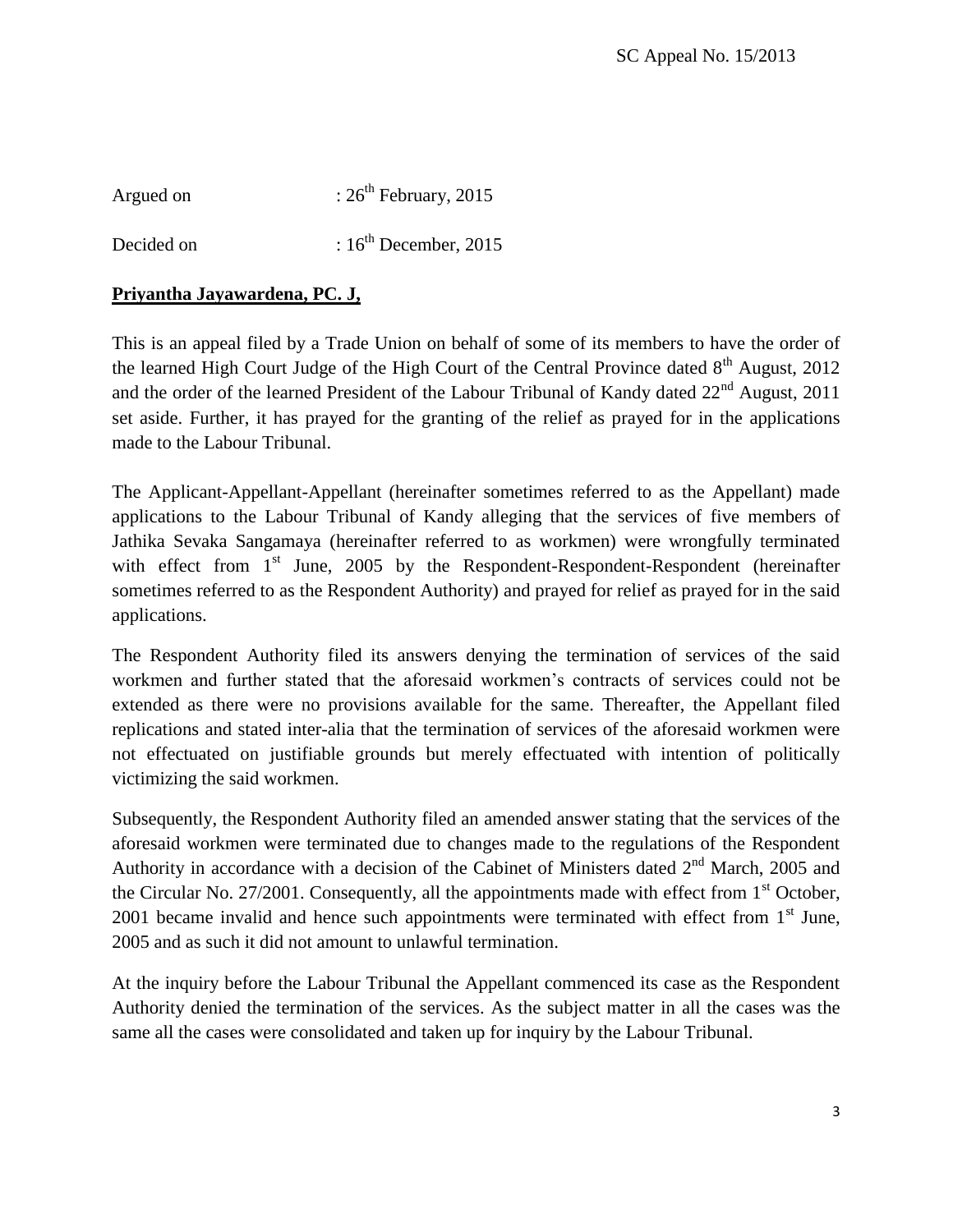One of the workmen namely, P.B.H. Denuwara gave evidence on his own behalf and on behalf of others and the other workmen filed affidavits on their behalf and the Appellant concluded its case marking documents A1 to A44.

Thereafter, one H.M. Wijeratne, Senior Clerk gave evidence on behalf of the Respondent Authority and the Respondent"s case was closed marking documents R1 to R12. Thereafter, both parties filed written submissions.

Upon the conclusion of the inquiry the learned President of the Labour Tribunal delivered his order in favour of the Respondent on the  $22<sup>nd</sup>$  August, 2011. The learned President raised two issues in the said order namely;

- a) as to how the workmen's services were terminated, and
- b) whether it is possible for the Labour Tribunal to intervene in an instance where services of the workmen were terminated by reason of a Cabinet decision.

The Appellant being aggrieved by the said order preferred an appeal to the High Court of the Central Province. However, the learned High Court Judge affirmed the said order of the Labour Tribunal and the appeal was dismissed by the Judgment dated  $8<sup>th</sup>$  August, 2012. The learned High Court Judge stated inter-alia that the services of the workmen were terminated pursuant to a decision of the Central Government and not by the Respondent Authority and therefore, the finding of the learned President of the Labour Tribunal that he had no jurisdiction to override the authority of the Cabinet of Ministers is correct.

Being aggrieved by the aforesaid Judgment of the learned High Court Judge, the Appellant made an application seeking Special Leave from this Court and the Court granted Special Leave on the following questions of law, namely;

- (a) Did the Hon. Judge of the High Court err in law by holding that the Labour Tribunal had no jurisdiction to override the authority of the Cabinet of Ministers?
- (b) Did the Hon. Judge of the High Court err in law by affirming the award made by the learned President of the Labour Tribunal without properly evaluating the evidence led in the Labour Tribunal?
- (e) Did the Hon. Judge of the High Court fail to consider that the Respondent was a separate and independent legal entity as distinct from a government department and thus amenable to the just and equitable jurisdiction of the Labour Tribunal?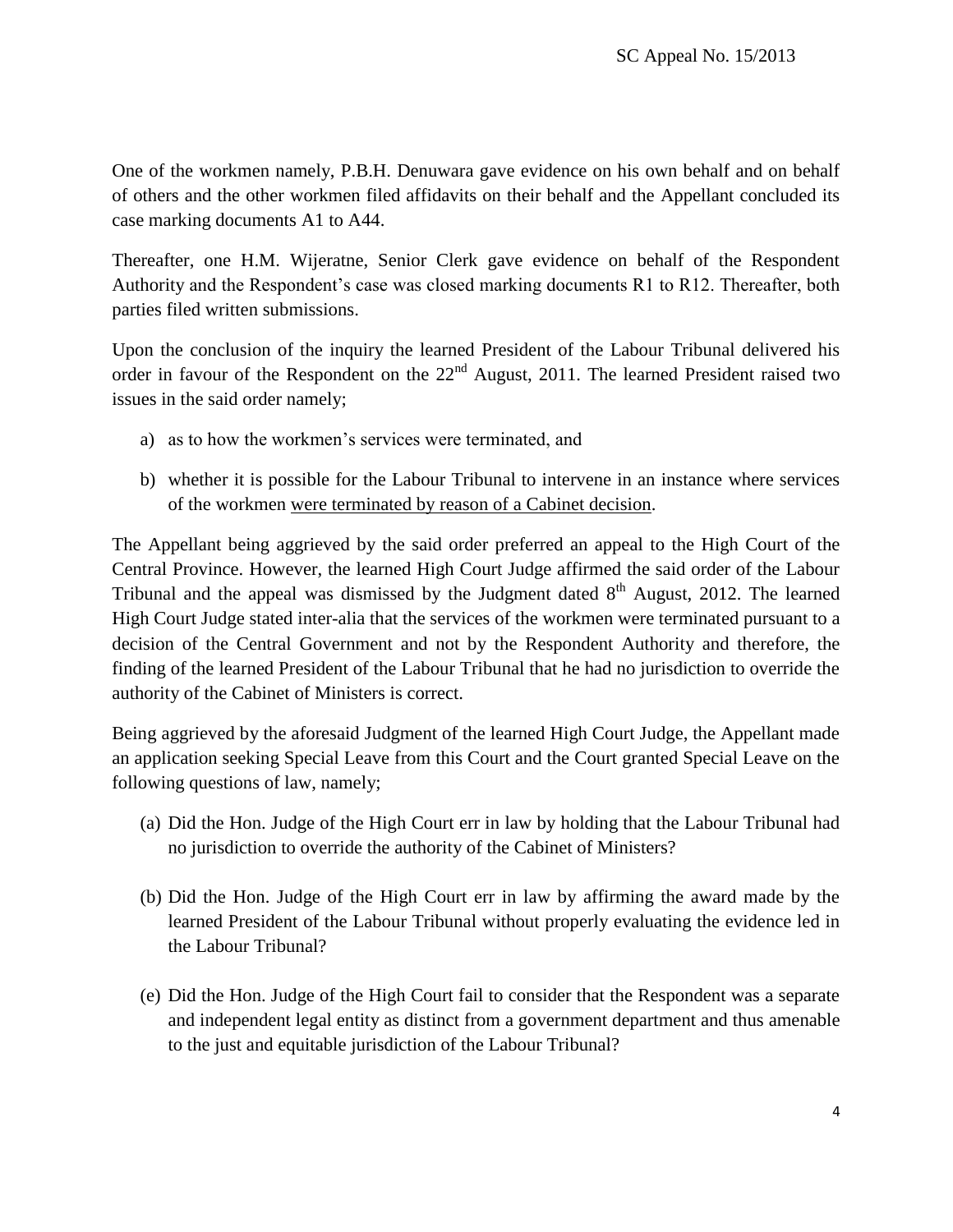(f) Did the Hon. Judge of the High Court fail to consider that the Respondent was legally not subject to the control of the Cabinet of Ministers?

When the appeal was taken up for hearing the learned President's Counsel for the Appellant submitted that National Agricultural Diversification and Settlement Authority (NADSA) was established by order published in Gazette under section 2 of the State Agricultural Corporations Act No. 11 of 1972 (as amended). The aforesaid NADSA was later assigned the corporate name "Haritha Danau Bim Sanwardena Madyama Adhikariya" or "Hadabima Authority" by order published in Gazette in place of "National Agricultural Diversification and Settlement Authority". In terms of section 2 of the said Act, Hadabima Authority is a body corporate having perpetual succession. According to section 8 of the said Act, general supervision, control and administration of affairs and business of the Respondent Authority is vested with the Board of Directors. In terms of section 6 of the said Act, the Minister may give general or special directions, however, after consultation with the Board of Directors. Furthermore, there is no provision in the said Act which enables the Cabinet of Ministers to give any direction to the Respondent Authority. The Board of Directors is only bound to give effect to any direction by the Minister, if, and only if, the Minister gives such direction after consultation with the Board in writing.

Appellant further submitted that very purpose of establishing a Corporation instead of a Government Department is to give a degree of independence in decision making and ease rigid control of the Government. Therefore, the Respondent Authority is not required to blindly give effect to any direction even from the Minister who is empowered to make such direction subject however, to provisions of the said Act. Therefore, the Appellant submitted that the Respondent Authority is an independent entity that is not subject to the control of the Cabinet of Ministers.

The learned Deputy Solicitor General for the Respondent Authority drew the attention of the Court to section 6 of the State Agricultural Corporation Act No. 11 of 1972.

Section 6 of the State Agricultural Corporation Act No. 11 of 1972 states as follows;

 $\alpha$ 

- (1) The Minister may, after consultation with the Board of Directors, give such Board general or special directions in writing as to the exercise of the powers of the Corporation, and the Board shall give effect to such directions.
- (2) The Minister may, from time to time, direct in writing the Board of Directors to furnish to him, in such form as he may require, returns, accounts and other information with respect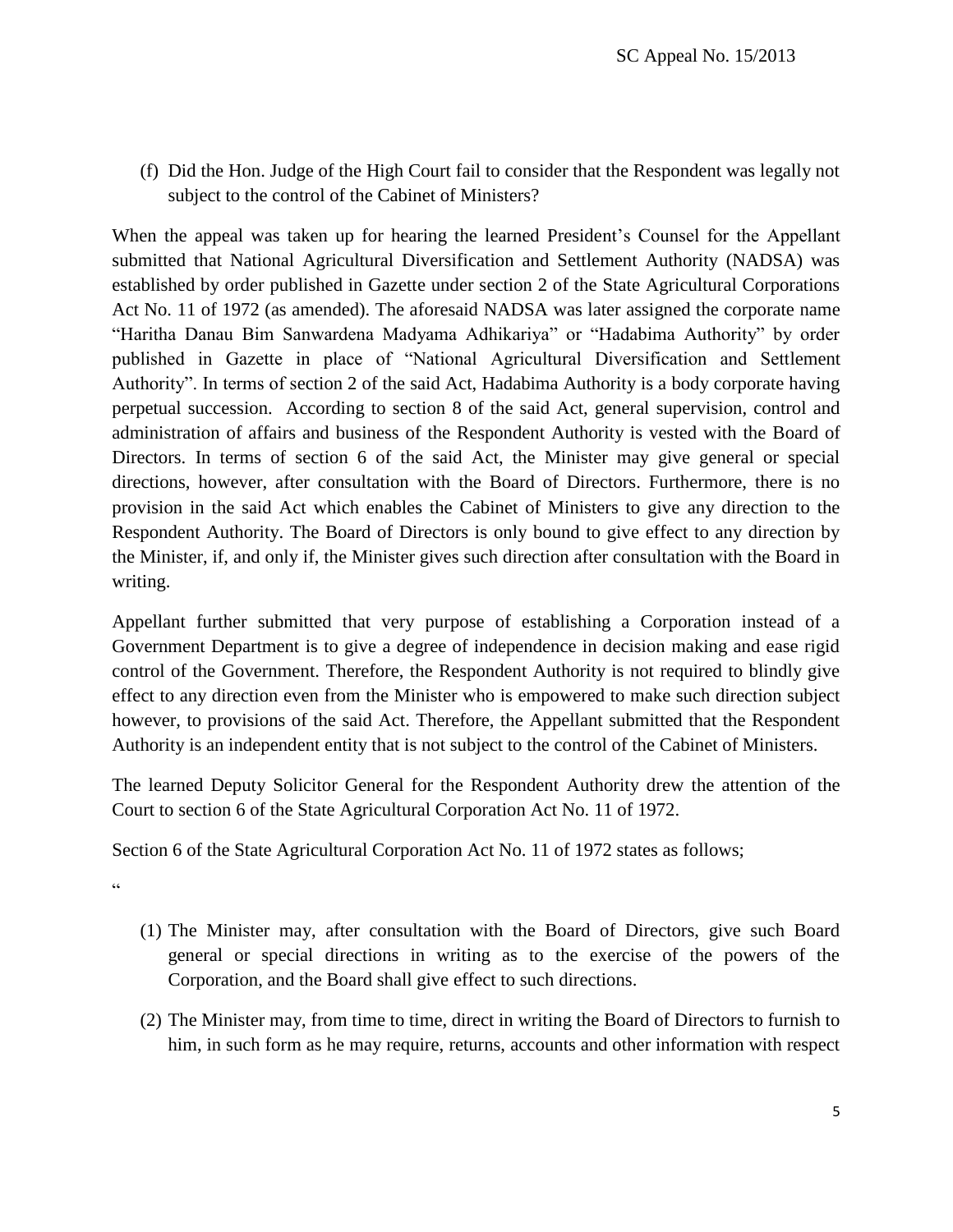to the property and business of the Corporation, and such Board shall carry out every such direction.

(3) The Minister may, from time to time, order all or any of the activities of the Corporation to be investigated and reported upon by such person or persons as he may specify, and upon such order being made, the Board of Directors, any member, officer, servant or agent of the Corporation shall afford all such facilities, and furnish all such information, to such person or persons as may be necessary to carry out the order. "

The Respondent Authority further submitted that in terms of the said section the Respondent Authority is bound to abide by the general or special directions issued by the relevant Minister who is a member of the Cabinet. The decision not to extend the services of the workmen had been taken by the Cabinet of Ministers as a policy decision of the Government.

The said decision of the Cabinet of Ministers is re-produced below;

" Cabinet Paper 05/0037/039/003, a Memorandum dated 22.12.2004 by the Minister of Agriculture, Livestock, Land and Irrigation on "Permanent Status for the Workmen of the Sri Lanka Hadabima Authority"

Cabinet noted that the Cabinet Sub-Committee had considered this matter along with the Report of the Department of Management Services of the Ministry of Finance and Planning dated 14.02.2005 on "Permanent Status for the Workmen of the Sri Lanka Hadabima Authority" and approval was granted for the recommendations of the above Report ".

The said recommendations considered by the Cabinet of Ministers contained in the Report of the Department of Management Services of the Ministry of Finance and Planning dated 14.02.2005 which was marked as "R3a" stated that creation of 70 posts and recruitment of permanent staff there for is recommended in accordance with the requirements made by the Ministry of Agriculture, Livestock, Land and Irrigation. Recruitments to respective posts on permanent basis should be made in accordance with approved schemes of recruitment. Accordingly, no further relief should be considered for those workmen who have received compensation on retrenchment.

The said decision to terminate the services of the workmen had emanated from the said decision of the Cabinet of Ministers to restructure the Respondent authority. However, neither the Labour Tribunal nor the High Court has considered the said decision of the Cabinet of Ministers. On the contrary it has been held that the Labour Tribunal has no jurisdiction to consider the same.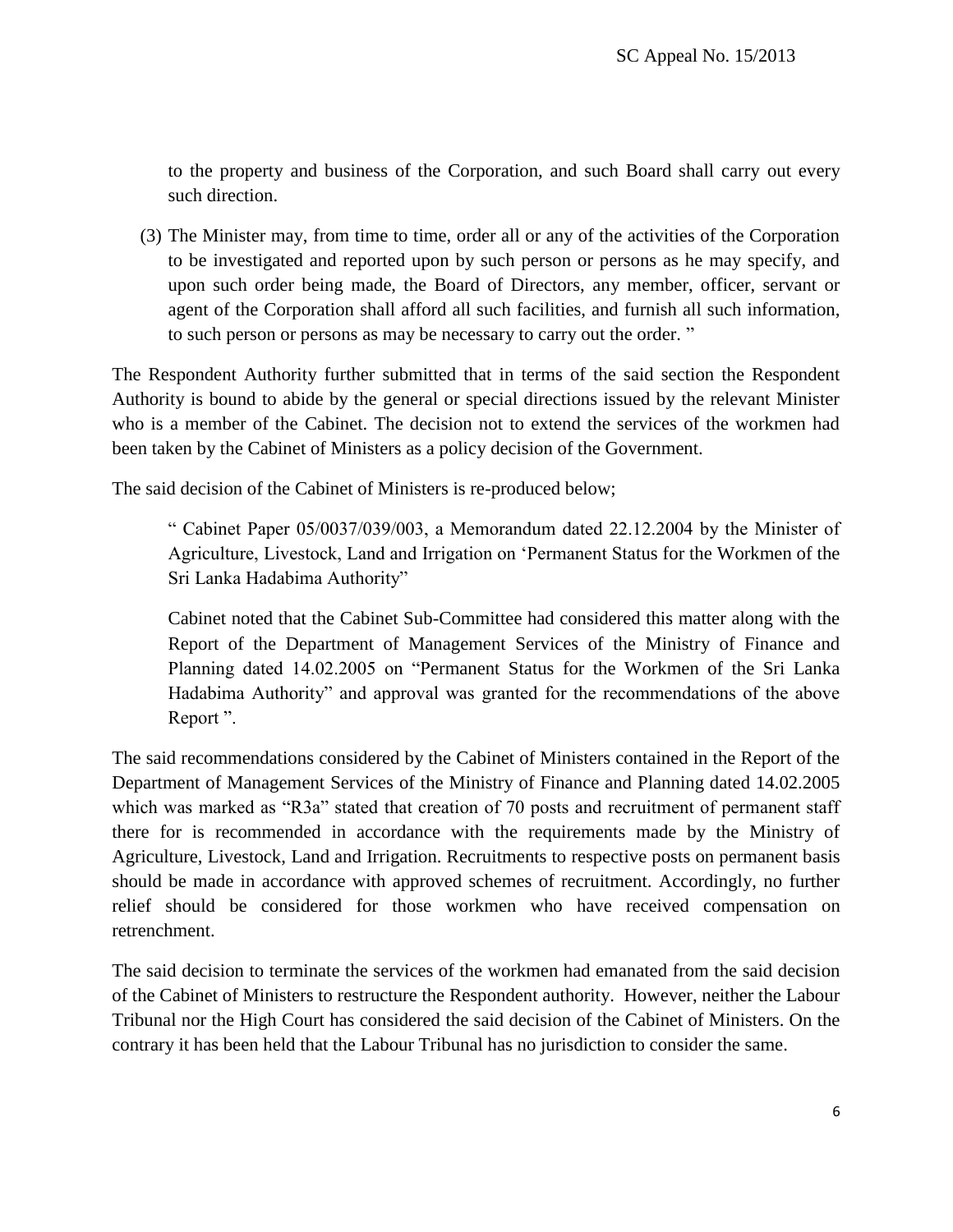Thus, it is necessary to consider the legality of the order made by the Labour Tribunal which was affirmed by the High Court in deciding the question  $-$  " whether it is possible for the Labour Tribunal to intervene in an instance where the services of workmen were terminated by a Cabinet decision ". The powers of the Cabinet of Ministers, courts and labour tribunals and safeguards provided to courts and labour tribunals are enshrined in the Constitution. Hence, it is necessary to consider the relevant articles in the Constitution in order to answer the said question of law. Thus, the separation of powers enshrined in the Constitution will be considered first.

#### **Separation of Powers**

The doctrine of separation of powers is based on the concept that concentration of the powers of Government in one body will lead to erosion of political freedom and liberty and abuse of power. Therefore, powers of Government are kept separated to prevent the erosion of political freedom and liberty and abuse of power. This will lead to controlling of one another.

There are three distinct functions involved in a Government of a State, namely legislative, the executive and the judicial functions. Those three branches of Government are composed of different powers and function as three separate organs of Government. Those three organs are constitutionally of equal status and also independent from one another. One organ should not control or interfere with the powers and functions of another branch of Government and should not be in a position to dominate the others and each branch operates as a check on the others. This is accomplished through a system of "checks and balances", where each branch is given certain powers so as to check and balance the other branches.

#### **Separation of powers enshrined in the Sri Lankan Constitution**

The doctrine of separation of powers is enshrined in Article 4 read with Article 3 of the Constitution of the Democratic Socialist Republic of Sri Lanka ( hereinafter referred to as the Constitution ).

Article 4 of the Constitution *inter-alia* states;

" The Sovereignty of the People shall be exercised and enjoyed in the following manner :-

(a) the legislative power of the People shall be exercised by Parliament, consisting of elected representatives of the People and by the People at a Referendum;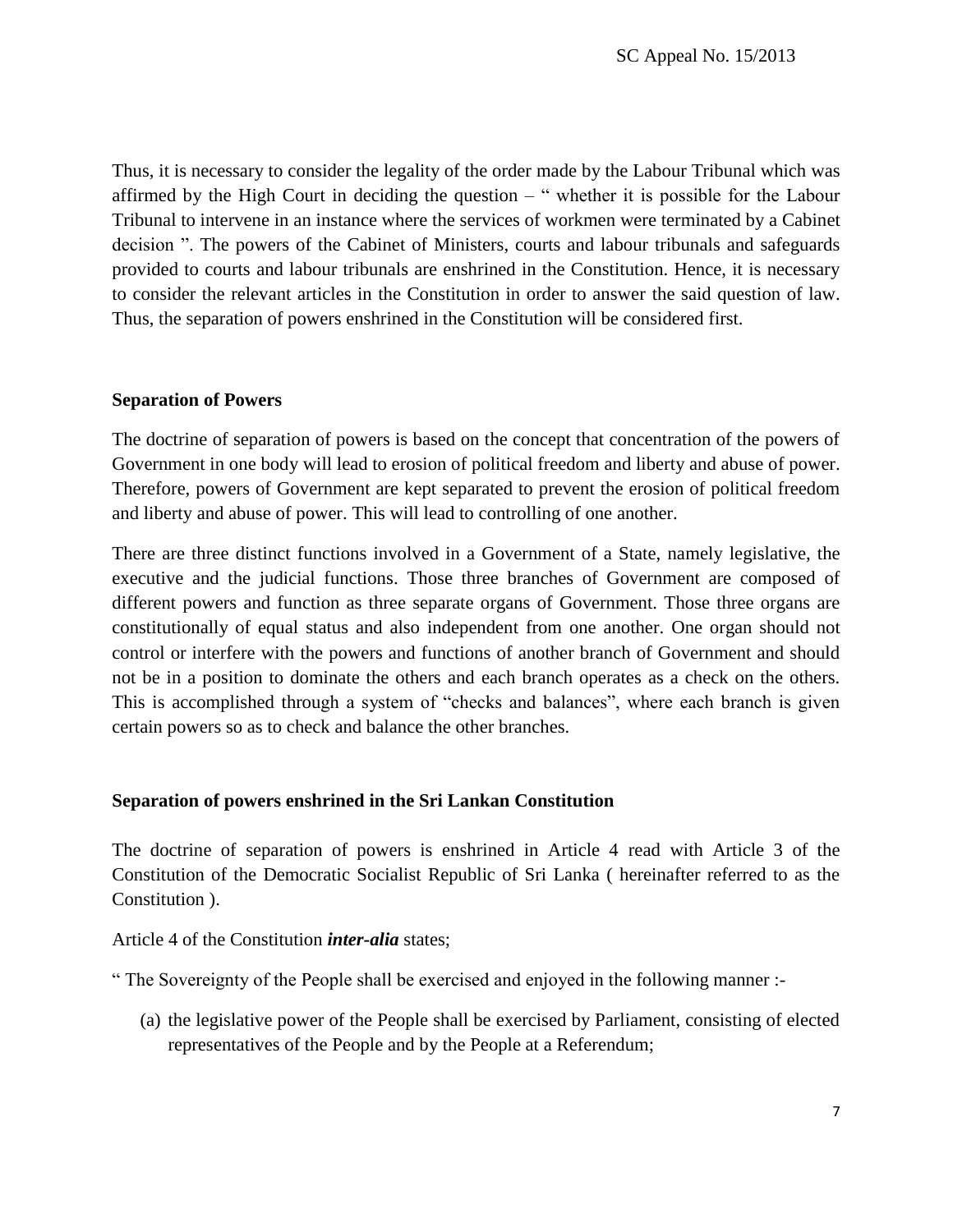- (b) the executive power of the People, including the defence of Sri Lanka, shall be exercised by the President of the Republic elected by the People;
- (c) the judicial power of the People shall be exercised by Parliament through courts, tribunals and institutions created and established, or recognized, by the Constitution, or created and established by law, except in regard to matters relating to the privileges, immunities and powers of Parliament and of its Members, wherein the judicial power of the People may be exercised directly by Parliament according to law. "

Article 3 of the Constitution of the Democratic Socialist Republic of Sri Lanka states as follows;

" In the Republic of Sri Lanka sovereignty is in the People and is inalienable. Sovereignty includes the powers of government, fundamental rights and the franchise. "

Like in most of the Constitutions in the world, the concept separation of powers has been enshrined in the Sri Lankan Constitution too. Thus, the aforementioned three organs of the State act independently from one another. This aspect was considered by the courts and affirmed the said position.

*In re the nineteenth amendment to the Constitution* ( 2002 ) 3 SLR 85, Article 3 and 4 of our Constitution were considered by a bench of seven judges in the Supreme Court and then Chief Justice Sarath N. Silva, P.C. unanimously held that Article 4 is linked to Article 3 of the Constitution.

Further, it was held " the powers of government are separated as in most Constitutions, but unique to our Constitution is the elaboration in Articles 4 (a), (b) and (c) which specifies that each organ of government shall exercise the power of the People attributed to that organ. To make this point clearer, it should be noted that subparagraphs (a), (b) and (c) not only state that the legislative power is exercised by Parliament; executive power is exercised by the President and judicial power by Parliament through Courts, but also specifically state in each subparagraph that the legislative power "of the People" shall be exercised by Parliament; the executive power "of the people" shall be exercised by the President and the judicial power "of the People" shall be exercised by Parliament through the Courts. This specific reference to the power of the People in each subparagraph which relates to the three organs of government demonstrates that the power remains and continues to be reposed in the People who are sovereign, and its exercise by the particular organ of government being its custodian for the time being, is for the People. "

Moreover, clarifying our constitutional provisions, it was held (at page 98) "this balance of power between the three organs of government, as in the case of other Constitutions based on a separation of power is sustained by certain checks whereby power is attributed to one organ of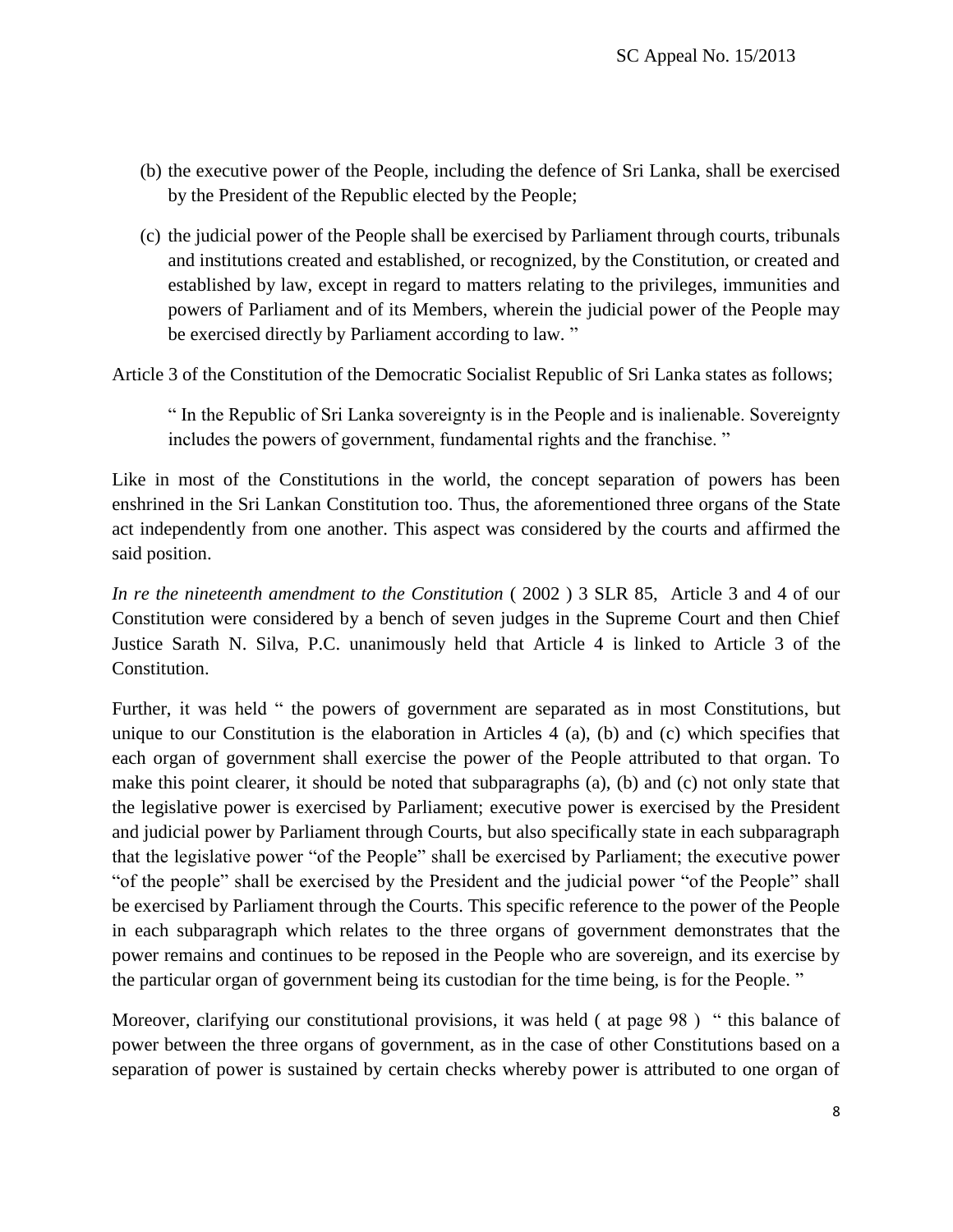government in relation to another. " [The bill was presented to Parliament on the 19<sup>th</sup> September 2002 and the decision of the Supreme Court was conveyed to Parliament on the  $22<sup>nd</sup>$  of October, 2002. However, the Bill was not proceeded with.]

Justice Saleem Marsoof, P.C. analyzing our Constitution in the case of *Attorney-General v. Dr. Upathissa Atapattu Bandaranayake Wasala Mudiyanse Ralahamige Shirani Anshumala Bandaranayake* ( S.C. Minutes dated 21<sup>st</sup> February, 2014 ) held " The power of removal of the Commissioner General of Elections consists of a mechanism in which Members of Parliament, the Speaker, the Election Commission constituted under Chapter XIVA of the Constitution and Parliament itself, play important roles, just as much as the procedure for the removal of a Judge of the Supreme Court including the Chief Justice or a Judge of the Court of Appeal envisages initiation by specified number of Members of Parliament, with the Speaker of the House and the Parliament itself and the President of Sri Lanka discharging important functions. None of these powers are vested exclusively in one single organ of government, and one or more organs of government are required to act in concurrence, providing a system of checks and balances as envisaged by Charles Montesquieu and William Blackstone, who gave the doctrine of Separation of Powers its initial momentum. "

However, a careful consideration of the Sri Lankan Constitution shows that some members of the legislature are performing executive functions and thus, in respect of certain areas there is no strict demarcation of separation of powers between the executive and the legislature – for instance the members of Parliament are appointed as ministers who perform executive functions. The said position is reflected in Article 42 ( 1 ) and ( 2 ) of the Constitution.

Labour Tribunal Presidents are Judicial Officers.

# **The effect of a decision of the Cabinet of Ministers on the jurisdiction of the Labour Tribunal**

Labour Tribunal Presidents have been included in the interpretation of Judicial Officer in Article 170 of the Constitution.

Articles 170 of the Constitution states inter-alia ;

" Judicial officer " other than in Article 114, means any person who holds office as  $-$ 

(a) a Judge of the Supreme Court or a Judge of the Court of Appeal;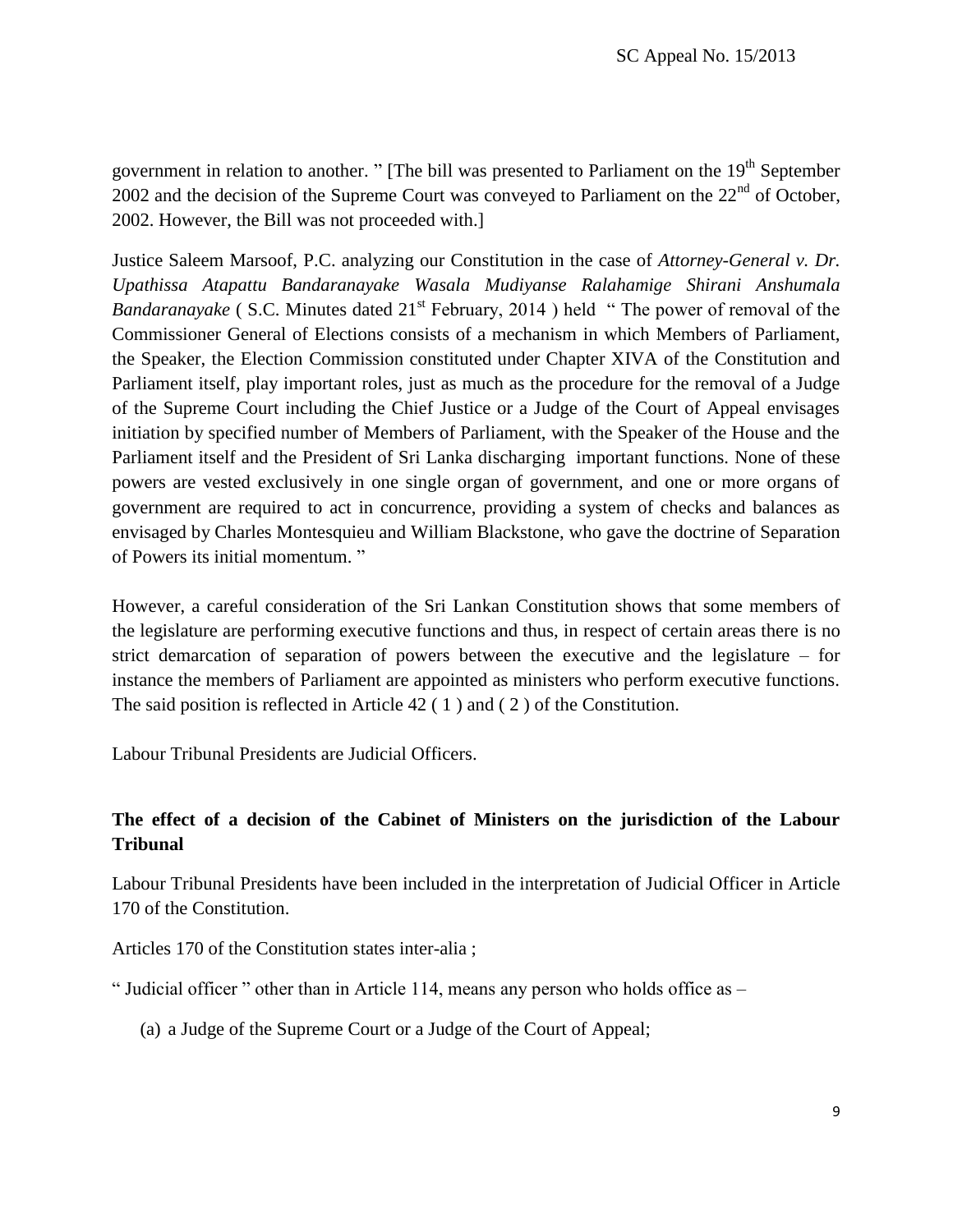- (b) any Judge of the High Court or any Judge, presiding officer or member of any other Court of First Instance, tribunal or institution created and established for the administration of justice or for the adjudication of any labour or other dispute but does not include a person who performs arbitral functions or a public officer whose principal duty or duties is or are not the performance of functions of a judicial nature.
- $(c)$  ………."

Further, according to the powers given to the Labour Tribunals by the Industrial Disputes Act as amended, such Tribunals are exercising judicial power in deciding matters before them. The aforementioned positions were considered in the cases of *Upali Newspapers Ltd. v. Eksath Kamkaru Samithiya and others* (1999) 3 SLR 205 and *Walker Sons & Co. Ltd. v. F.C.W. Fry* (1966) 68 NLR 73.

In *Upali Newspapers Ltd. v. Eksath Kamkaru Samithiya and others* (1999) 3 SLR 205 Kulatilake J. held that in terms of Article 170 of the Constitution the term "judicial officer" is interpreted so as to include the President of a Labour Tribunal as well. In terms of Article 114 of the Constitution the President of a Labour Tribunal is appointed by the Judicial Service Commission. It is enshrined in Article 116 of the Constitution which recognizes the independence of the judiciary, certain safeguards, which enable judicial officers to perform their powers and functions without any interference.

In *Walker Sons & Co. Ltd. v. F.C.W. Fry* (1966) 68 NLR 73 it was held by Sansoni C.J, H.N.G. Fernando S.P.J., and T.S. Fernando J. (Tambiah J. and Sri Skanda Rajah J. dissenting), that " a Labour Tribunal exercises judicial power when it acts under Part IV A, particularly section 31B, of the Industrial Disputes Act (as amended by Act No. 62 of 1957). "

#### **Independence of the Judiciary**

Article 111C (1) of the Constitution (Article 116 of the Constitution was renumbered as Article 111C by the Seventeenth  $(17<sup>th</sup>)$  Amendment to the Constitution) provides *inter-alia* as follows;

" Every judge, presiding officer, public officer or other person entrusted by law with judicial powers or functions or with functions under this Chapter or with similar functions under any law enacted by Parliament shall exercise and perform such powers and functions without being subject to any direction or other interference proceeding from any other person except a superior court, tribunal or institution or other person entitled under law to direct or supervise such judge, presiding officer, public officer or such other person in the exercise or performance of such powers or functions."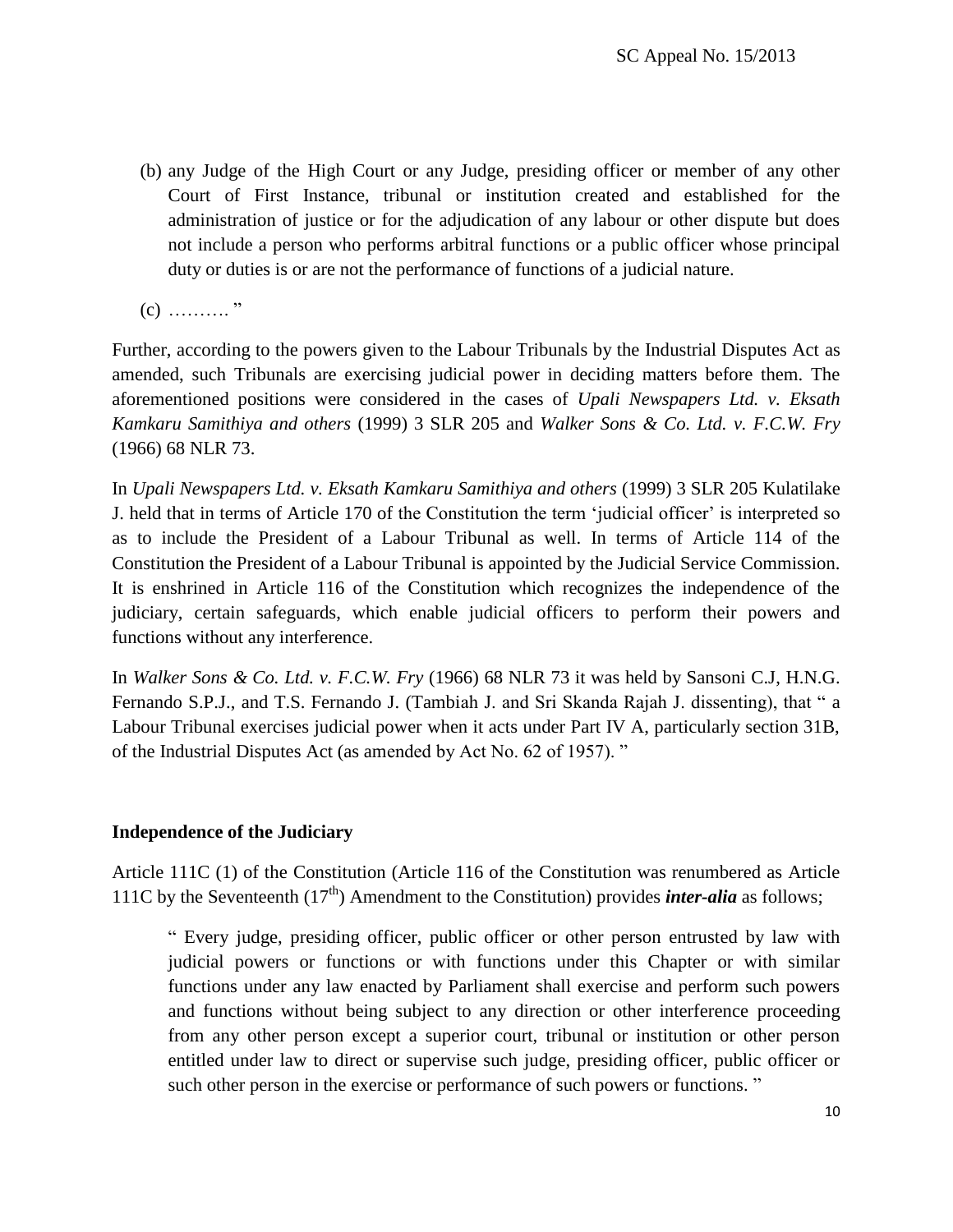Article 111C of the Constitution is a manifest intention to ensure the judiciary is free from interferences whatsoever. Thus, there is a clear demarcation of powers between the judiciary and the other two organs of the government, namely, the executive and the legislature. However, the jurisdiction of courts can be validly ousted by enacting legislation to oust jurisdiction under the Sri Lankan Constitution.

As stated above the Labour Tribunals too exercise the judicial power of the State within the meaning of Article 4 of the Constitution when it exercises its powers under the Industrial Disputes Act No. 43 of 1950 as amended. Any act or decision to interfere with judicial power is outside the competence of the legislature and the executive and are inconsistent with the separation of power between executive, legislator and judiciary enshrined in the Constitution and thus, such acts or decisions are ultra vires and has no force or power in law. Further, such acts or decisions would necessarily infringe and violate the principle of independence of the judiciary enshrined in Article 111C of the Constitution which is the paramount law.

Hence, it is not possible to oust the jurisdiction of the Labour Tribunals or courts by a decision of the Cabinet of Ministers. Though, the Labour Tribunals have no judicial power to review a decision of the Cabinet of Ministers, they have the power to consider the legality and the applicability of such decisions other than the policy of the government contained in such a decision, in an inquiry under the Industrial Disputes Act as amended.

Thus, I hold that both the learned President of the Labour Tribunal and the learned High Court Judge erred in law by not considering the decision of the Cabinet of Ministers as the said decision of the Cabinet of Ministers dated  $2<sup>nd</sup>$  March, 2005 does not oust the jurisdiction of the Labour Tribunal.

## **The effect of a cabinet decision on Courts and Tribunals**

Now I will consider the effect of the said decision of the Cabinet of Ministers with regard to the inquiry before the Labour Tribunal. As pointed out earlier under Article 42 and 55 of the Constitution, the Cabinet of Ministers are performing executive functions under the Constitution and their decisions can be either policy decisions or administrative decisions or both. Accordingly, the decisions of the Cabinet of Ministers other than the policy decisions are amenable to judicial review. Thus, I am of the opinion that the Labour Tribunal is entitled in law to consider the said decision of the Cabinet of Ministers dated  $2<sup>nd</sup>$  March, 2005 at the inquiry before it in order to ascertain the applicability of the said decision to the applications filed by the workmen.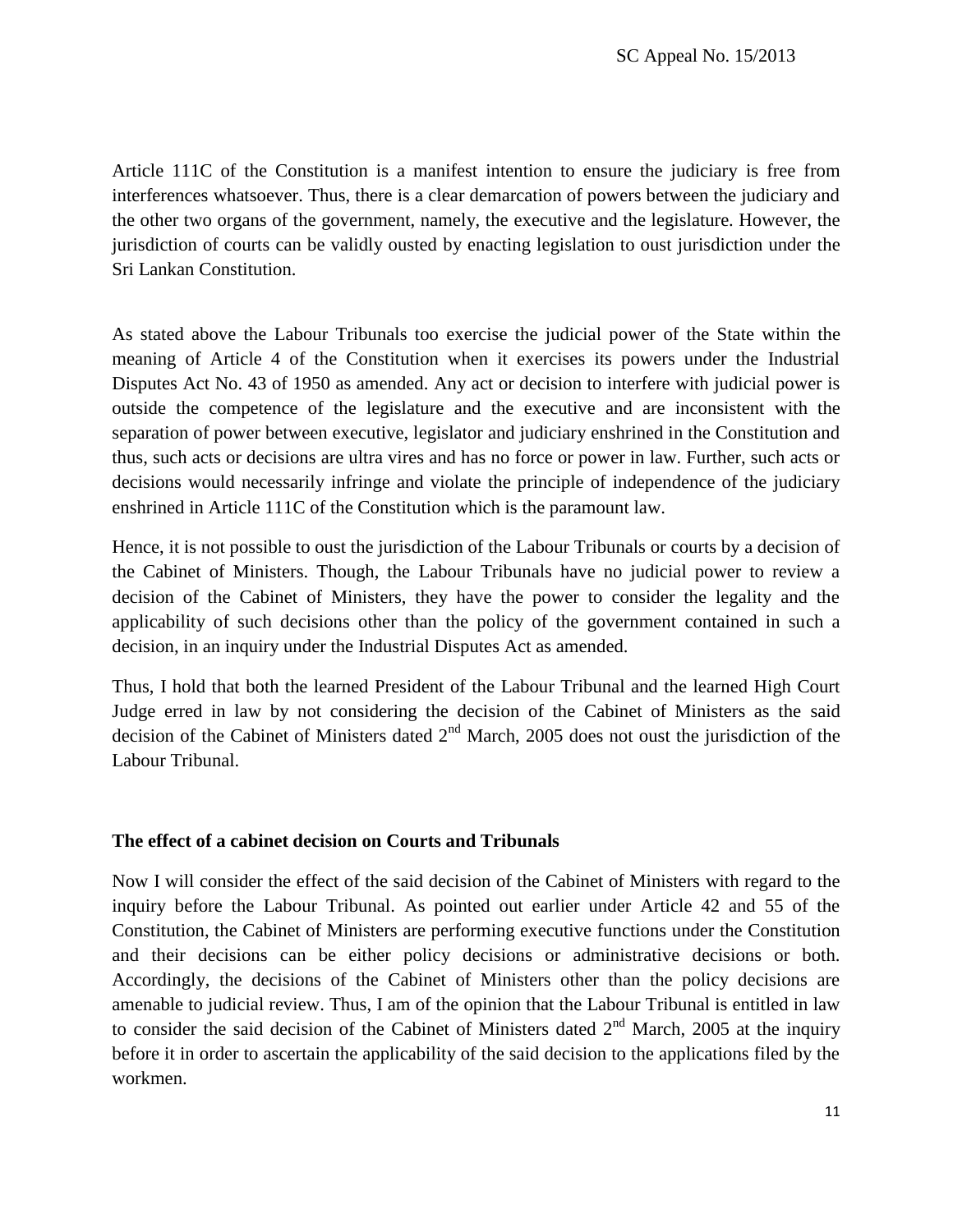I am also of the view that Labour Tribunals are required to give effect to the Government policy contained in a decision of a Cabinet of Ministers, to the extent such policies are applicable to public corporations and statutory bodies subject to applicable Constitutional provisions, laws and rules and regulations in deciding the matters before them.

This view was expressed in the case of *Insurance Corporation of Sri Lanka v. Ceylon Mercantile Union III Srisk LR 13. It was held that the decisions in the case to terminate the services of the* applicants after they reach the age of 55 years upon consideration of their applications for extensions have been lawfully taken in terms of the Public Administration Circular No. 95 of 04.04.75 which is an expression of Government policy and which was applicable to these Corporation workmen. The Policy of the Government to designate the Minister in charge to decide upon such applications for extensions of service cannot be questioned and no further justification of his decision is necessary.

In *Karunaratne v. Uva Regional Transport Board* (1986) 3 CALR 93 Wijetunge J. held "where the State, as a matter of policy lays down a code of conduct for workmen in the Public and Corporation sectors and specifies the penalties for violation of such provisions, it is obligatory in my view for a Court or Tribunal to give effect to such rules and deal with infringements in the manner provided therein."

The questions of law on which special leave was granted are answered as follows:-

( a ) Did the Hon. Judge of the High Court err in law by holding that the Labour Tribunal had no jurisdiction to override the authority of the Cabinet of Ministers?

The learned High Court Judge has held that the Labour Tribunal had no jurisdiction to override the authority of the Cabinet of Ministers. Though the said finding is correct, as stated in the Order of the learned President of the Labour Tribunal dated  $22<sup>nd</sup>$  August, 2011 the proper question of law that needs to be determined in this appeal is whether it is possible for the Labour Tribunal to intervene in an instance where services of the workmen were terminated by reason of a decision of a Cabinet of Ministers. However, the learned High Court Judge has not considered the said proper question of law. Hence, I hold that the learned High Court Judge erred in law by not considering the proper question of law which is involved in this appeal.

( b ) Did the Hon. Judge of the High Court err in law by affirming the award made by the learned President of the Labour Tribunal without properly evaluating the evidence led in the Labour Tribunal?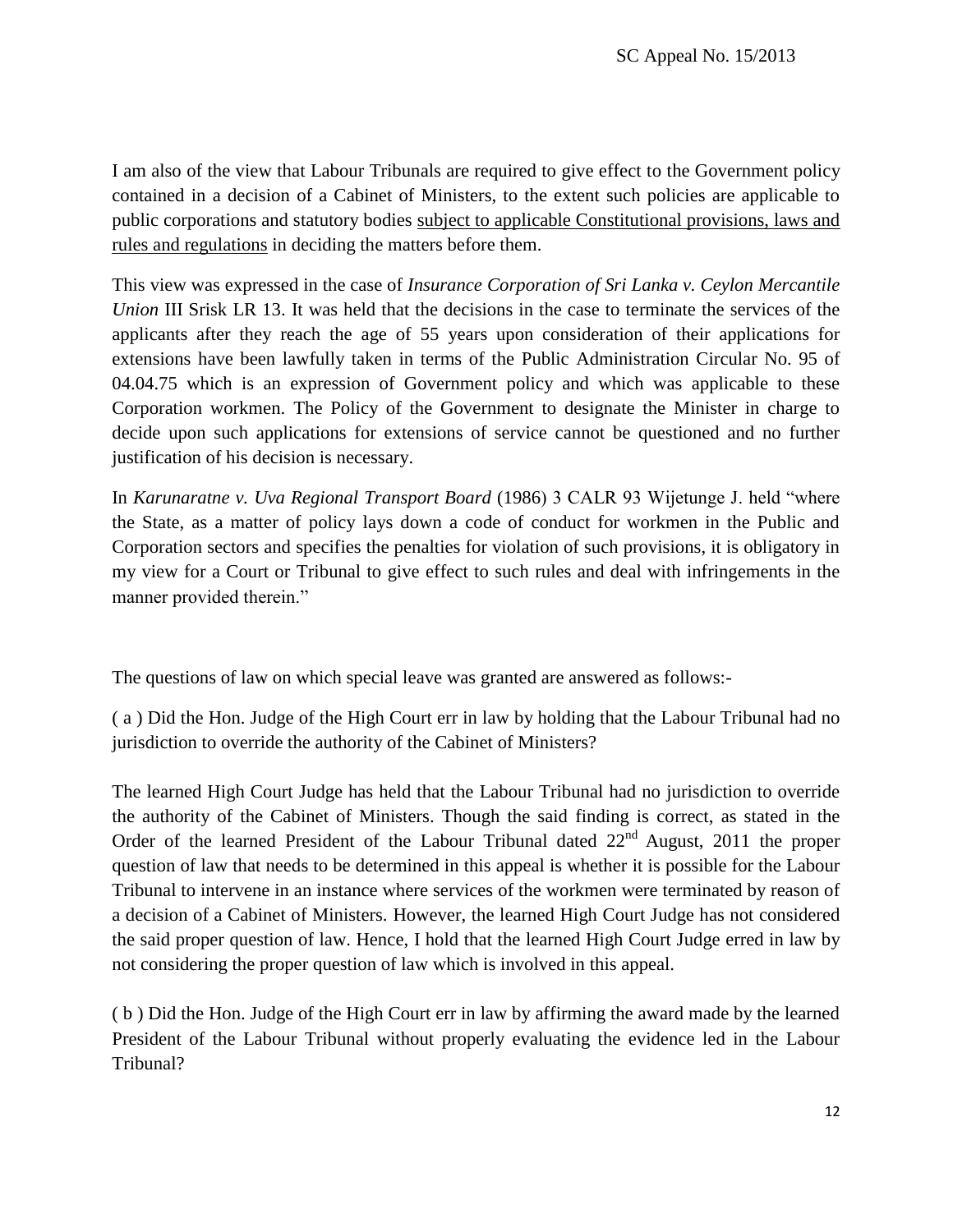As stated above the learned High Court Judge has failed to consider the proper question of law involved in this appeal and thereby erred in law by affirming the Order of the Labour Tribunal. Further, as the Labour Tribunal did not hold an inquiry in terms of section 31 C of the Industrial Disputes Act as amended, in respect of the preliminary objection with regard to the maintainability of the applications filed on behalf of the workmen. Hence, there was no evidence before the High Court to decide on the said preliminary objection.

In view of the foregoing answers to the aforementioned questions of law, the other two questions of law on which the leave was granted need not be answered.

Hence, for the foregoing reasons, I set aside the decisions of the learned High Court Judge dated  $8<sup>th</sup>$  August, 2012 and the learned President of the Labour Tribunal dated  $22<sup>nd</sup>$  August, 2011 and direct the learned President of the Labour Tribunal to proceed with the inquiry under section 31 C of the Industrial Disputes Act as amended and dispose the matter at its earliest taking into consideration of the long delay that has taken place in this appeal.

As stated above "Haritha Danau Bim Sanwardena Madyama Adhikariya" or "Hadabima Authority" which is a body corporate has been established under section 2 of the State Agricultural Corporations Act No. 11 of 1972 (as amended). Therefore, though it is an organ of the State, it is distinct from a government department.

Thus, if the learned President holds that the said decision of the Cabinet of Ministers is applicable to the inquiry before the Labour Tribunal, the learned President of the Labour Tribunal is further directed to consider whether applicable procedure set out in the said Act as amended has been followed by the Respondent Authority in order to give effect to the said decision in making a just and equitable order.

Accordingly, the appeal is allowed without costs.

Judge of the Supreme Court

S.E. Wanasundera, PC, J

I agree

Judge of the Supreme Court